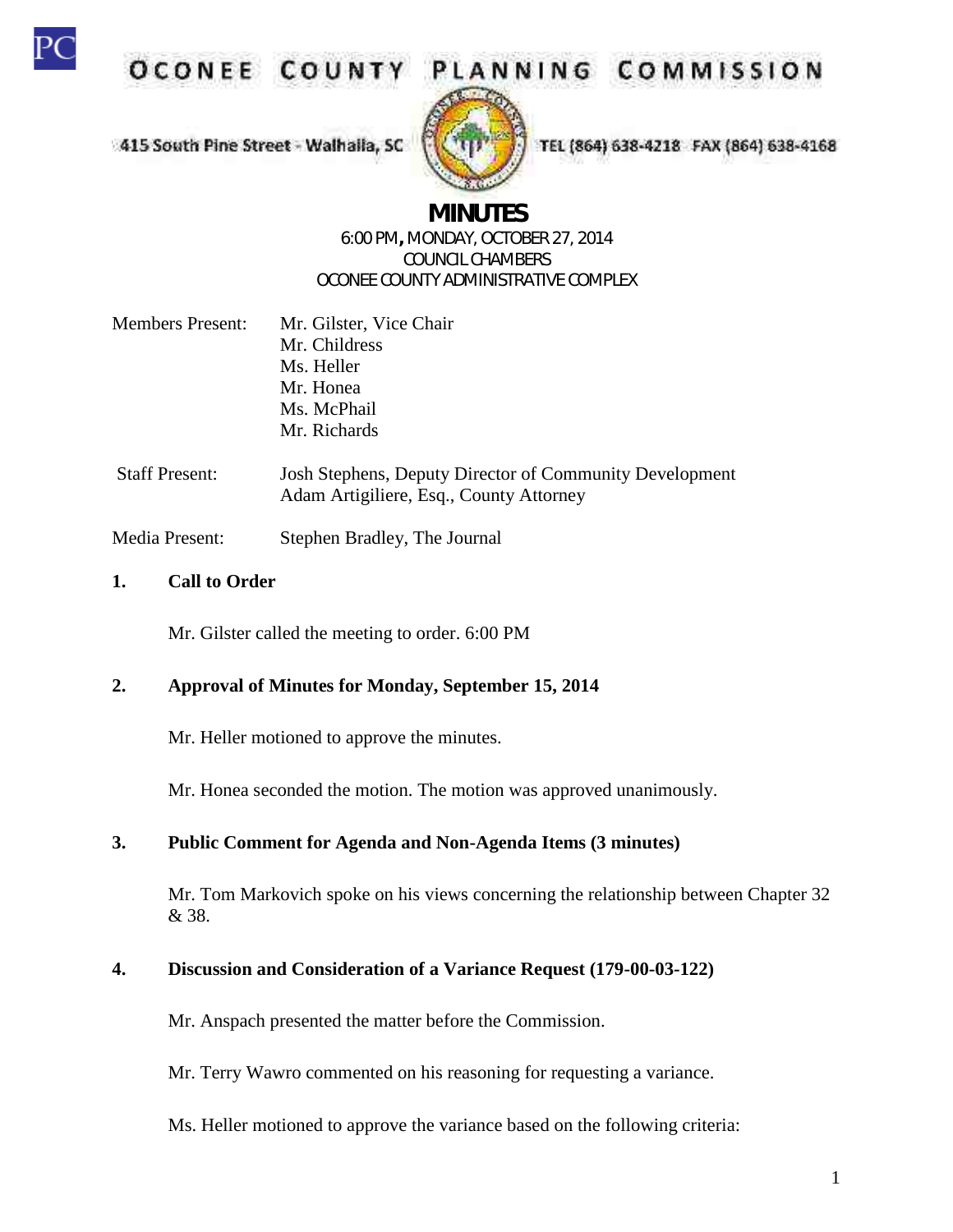**a. Based on the evidence presented to the Commission, there are extraordinary and exceptional conditions pertaining to the particular piece of property.** 

**b. Based on the evidence presented to the Commission, these conditions do not generally apply to other property in the vicinity.**

**c. Based on the evidence presented to the Commission, and because of these conditions, the application of the ordinance to the particular piece of property would effectively prohibit or unreasonably restrict the utilization of the property.** 

**d. Based on the evidence presented to the Commission, the authorization of a variance will not be of substantial detriment to adjacent property or to the public good, and the character of the district will not be harmed by the granting of the variance.** 

Mr. Honea seconded the motion. The motion passed unanimously.

#### **5. Discussion Regarding Storm Water Management Program Options**

Mr. Stephens presented on some findings he gathered concerning any potential creation of a storm water management program. He added that he could provide the Commission with information on what Appendix J is and an MS4 program.

Ms. Heller motioned to delay the continued investigation of a storm water management program until 2015.

Mr. Honea seconded the motion. The motion passed unanimously.

#### **6. Update from Comprehensive Plan Subcommittee**

Mr. Gilster updated everyone on where the Subcommittee was with their review of the Comp Plan.

#### **7. Discussion regarding Ordinance Review of Chapter 32 & 38**

#### a. Staff Comments

Mr. Stephens discussed the matters pertaining to the workshop held on the  $22<sup>nd</sup>$  of September with Council.

#### b. Discussion & Consideration by Commission

The Commission discussed their confusion with the Council's plan for continued talks pertaining to the review of 32/38.

Mr. Richards motioned to request that Council clarify their plans for further review of Chapters 32 & 38.